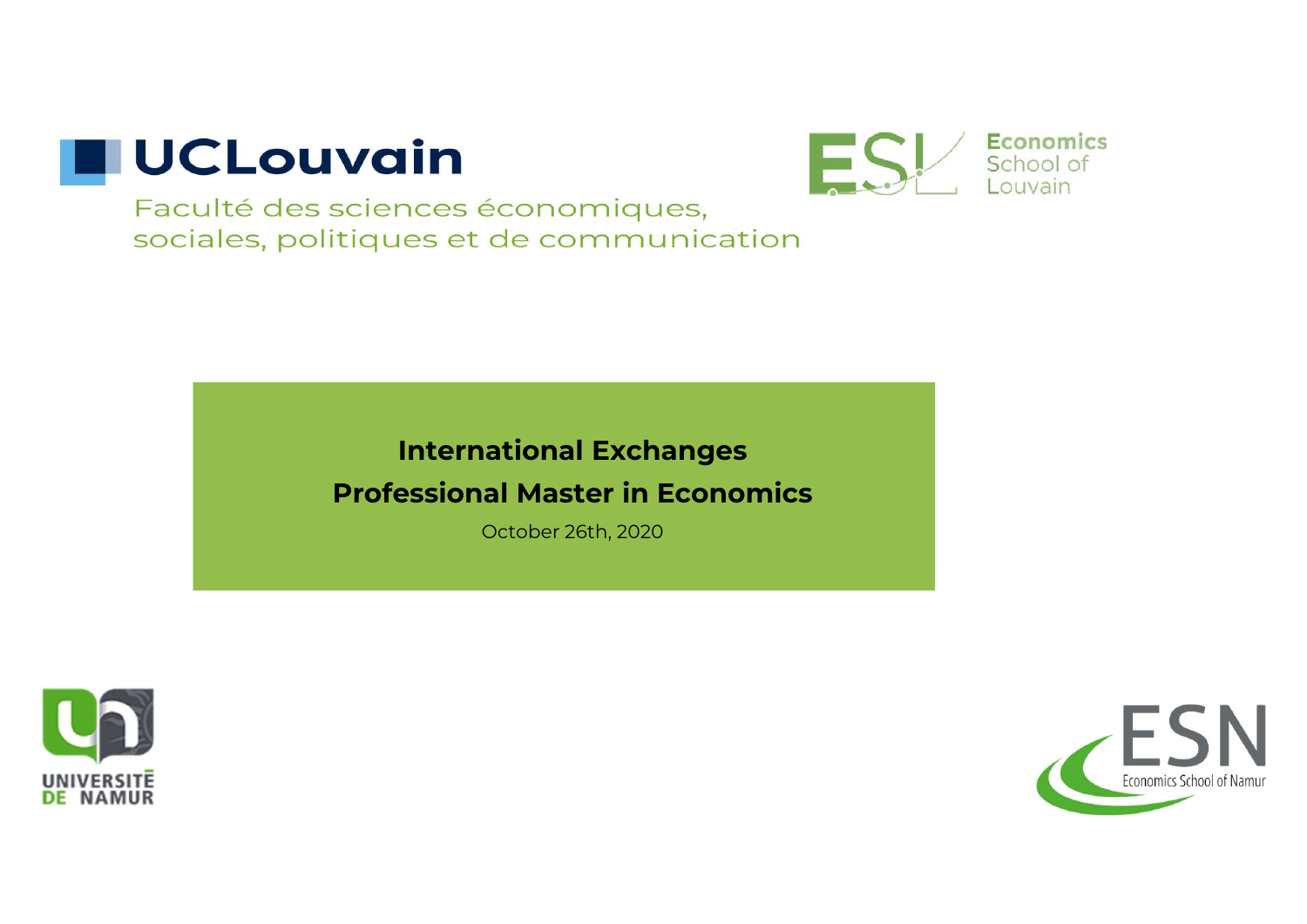

Faculté des sciences économiques, sociales, politiques et de communication

### **Principle of Mobility**

- Departure in Q1\* (Annual Bloc 2)
- •No tuition fees charged by the host institution

#### **Programme**

- Abroad / 30 ECTS ( // OS/electives)
- Mandatory at UCLouvain / 90 ECTS including Econometrics (Bloc1/term 1), Professional focus: Emp. course, SEA, SACTU, Critical course

\* No mobility in Q2 except for 2 destinations



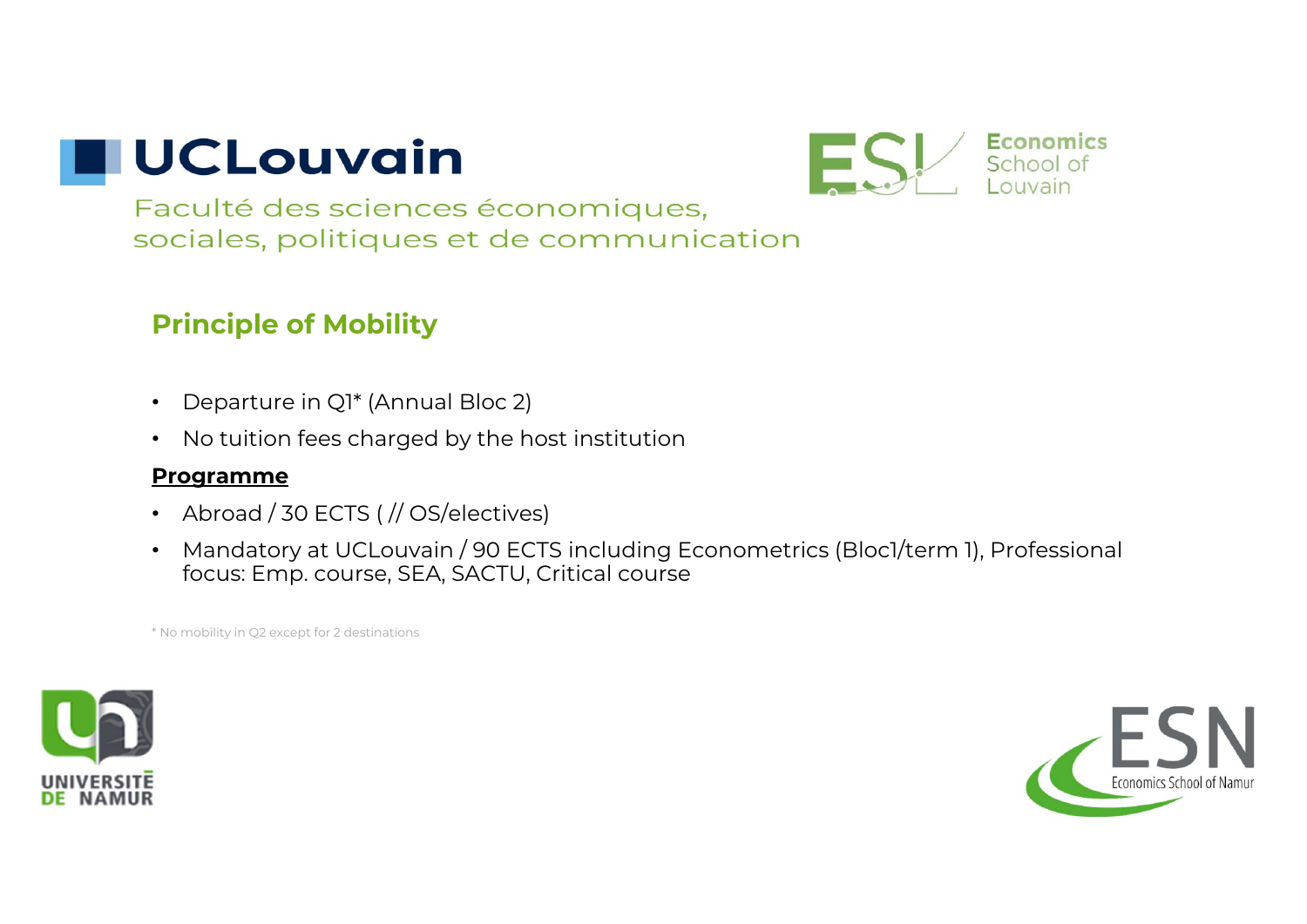

Faculté des sciences économiques, sociales, politiques et de communication

### **Application process / step <sup>1</sup>**

#### Information session: **October 26th, 2020**

Submission of the application file: **By February 1st, 2021 (last deadline)**

Application form

Letter of motivation (in English)

Transcript of records (bachelor)

*Find the application form online:* 

• https://uclouvain.be/en/faculties/espo/esl/selection-procedure.html

Application package to be sent by email to the Office for International Affairs (send only ONE pdf document)



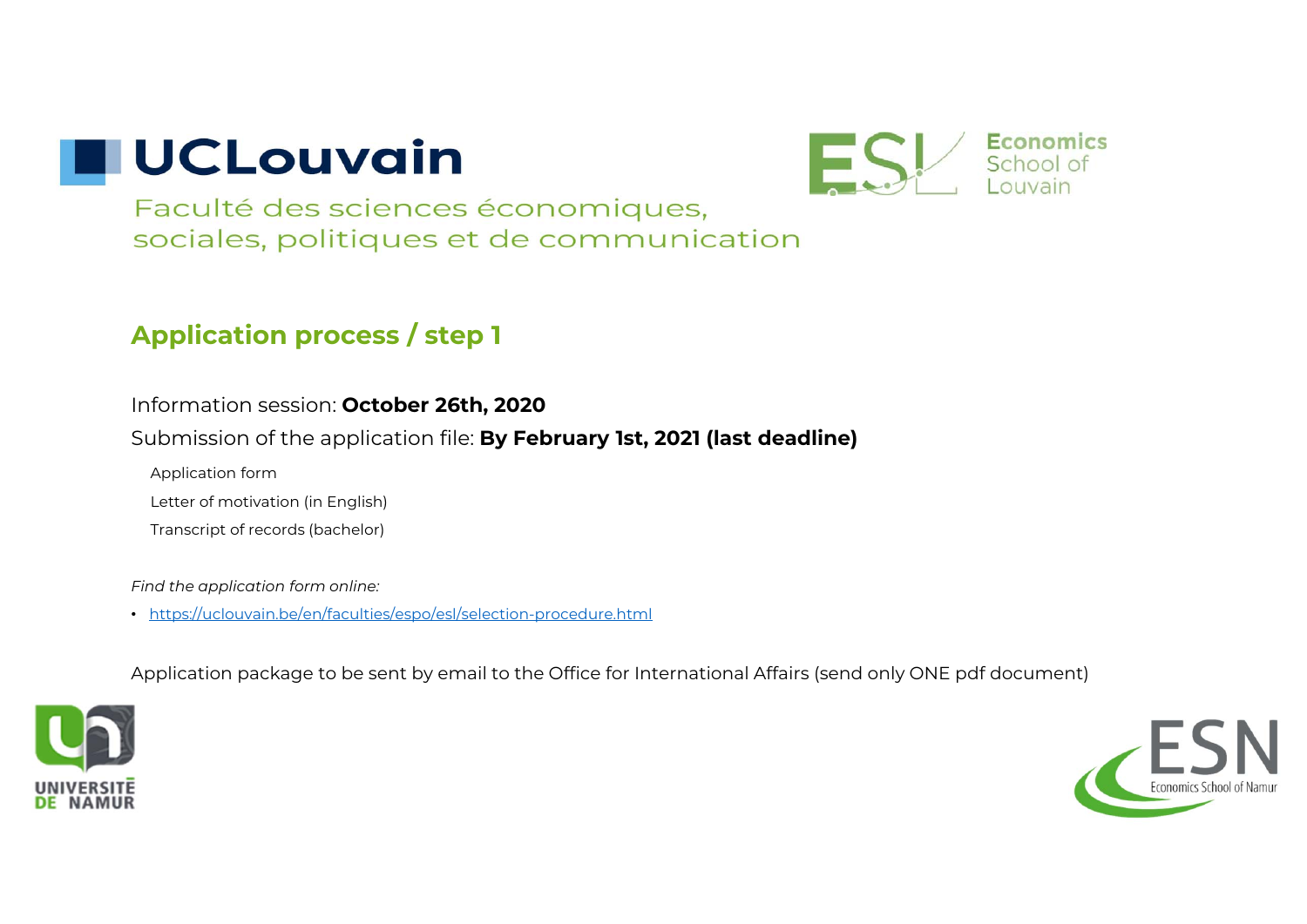

Faculté des sciences économiques, sociales, politiques et de communication

### **Application process / step <sup>2</sup>**

• T<u>o validate your application :</u> enter a draft programme for each destination via « Ma Mobilité »\*\* (Virtual Office) **early February 2021 (mandatory to do it before the interview)**

General rules to build a programme:

- programme of 30 ECTS (electives only)
- choose ONLY Master courses (Graduate courses) within the Department / School of Economics of the partner university
- -Language courses are not accepted within the 30 ECTS
- Every draft programme will have to be reviewed by the ESL Academic Coordinator**by**

\*\*The mobility tool won't be available before February 2021. Do not try to enter your draft programmes before



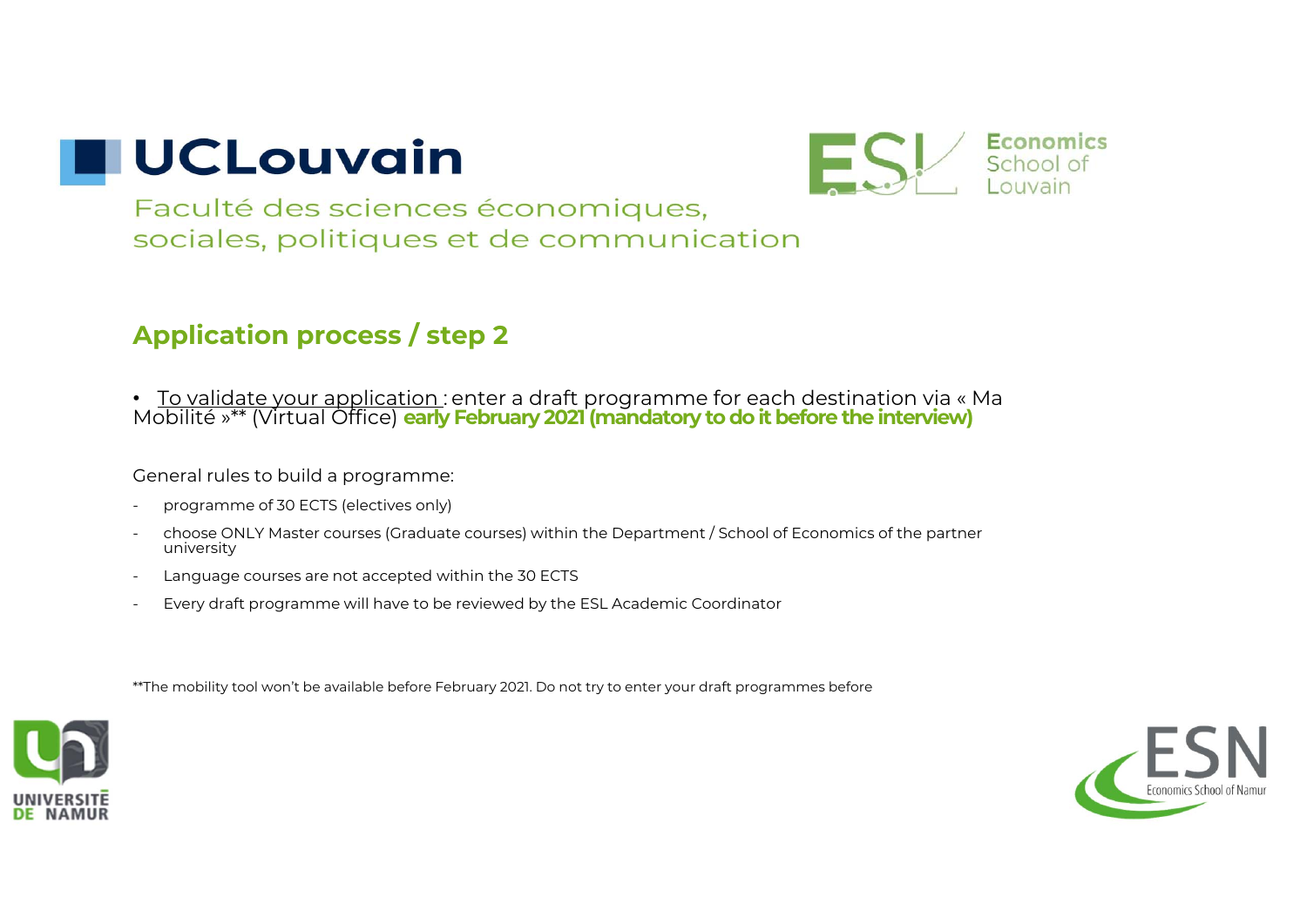



### **Selection process / agenda**

- •Interviews: **Week of February 15th, 2021**
- Outcomes of the pre-selections: **Week of February 22nd, 2021**



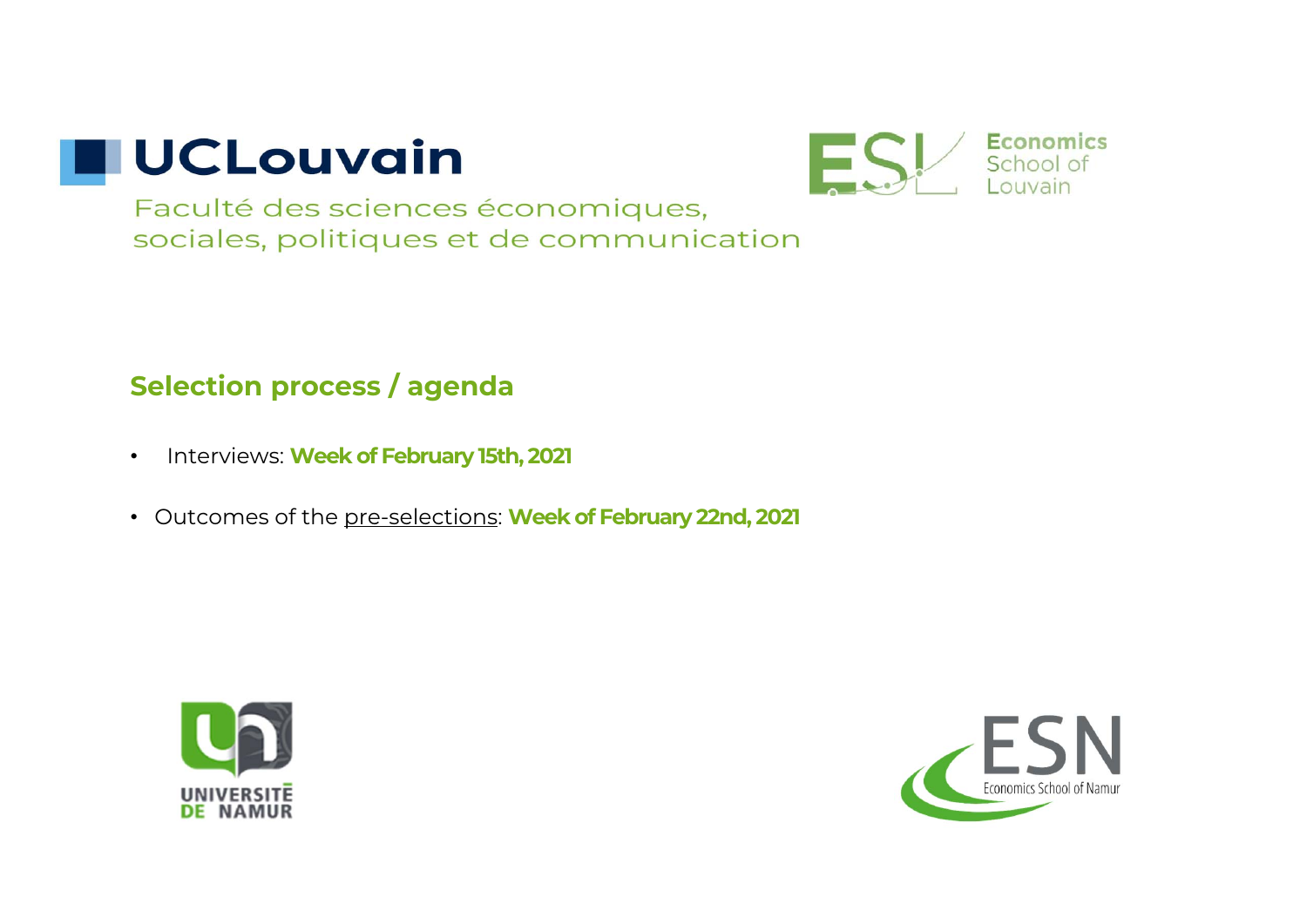

Faculté des sciences économiques, sociales, politiques et de communication

### **Selection process / criteria**

Interview and Preselection Criteria based on:

- -Academic results (past results and January session 2021)
- -Motivation (application file + draft programmes « Ma Mobilité »)
- - Proficiency in the teaching language of the host institution (+ basic knowledge in the language of the country) / checked during the interview
- -Number of slots per agreement



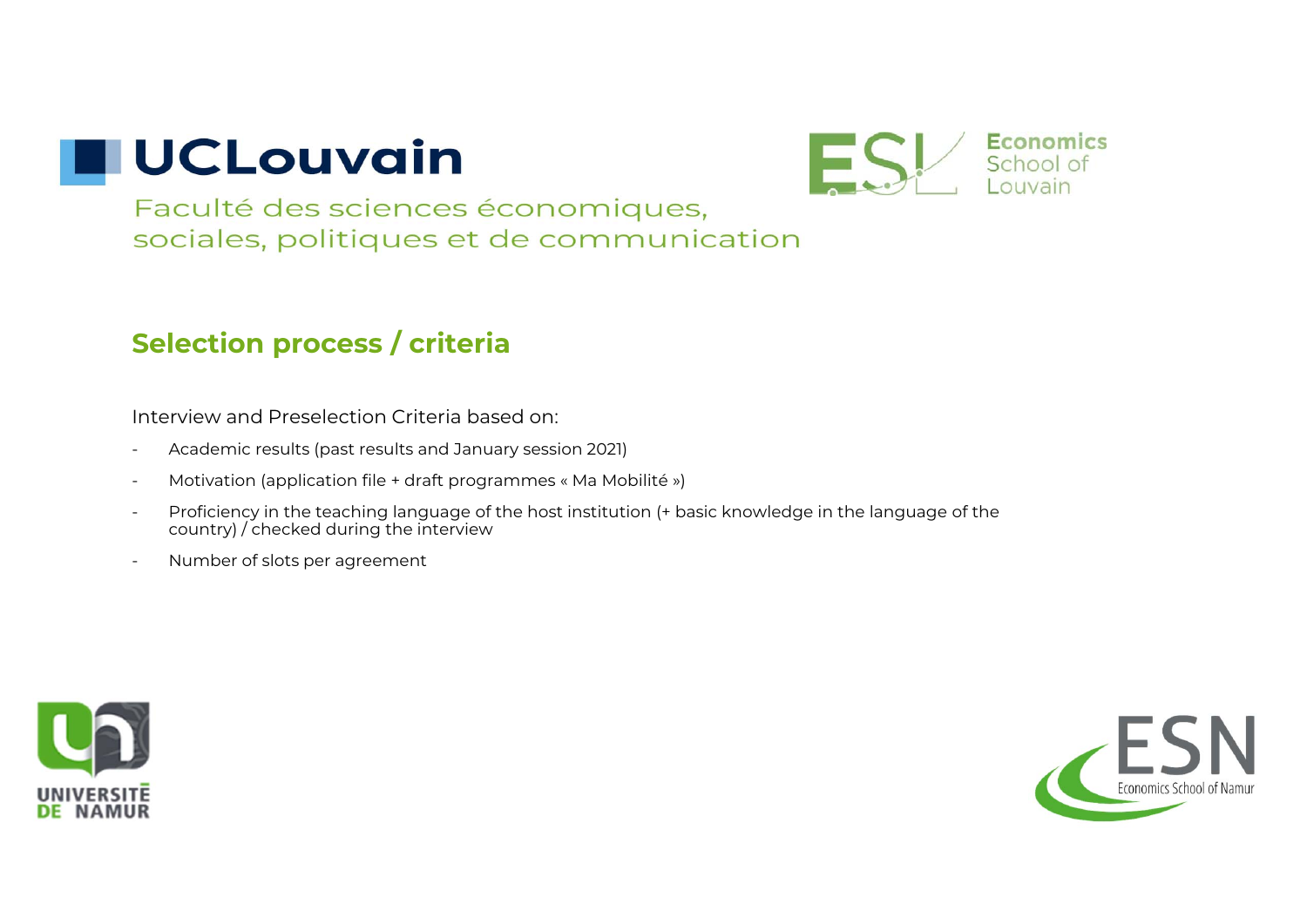



## **3 types of destinations**

Destinations A: Mobility in Q1 with courses starting in July/August Destinations B: Mobility in Q1 with courses starting in September Destinations C: Mobility only possible in Q2 \*

\* 2 universities only open to mobility in Q2



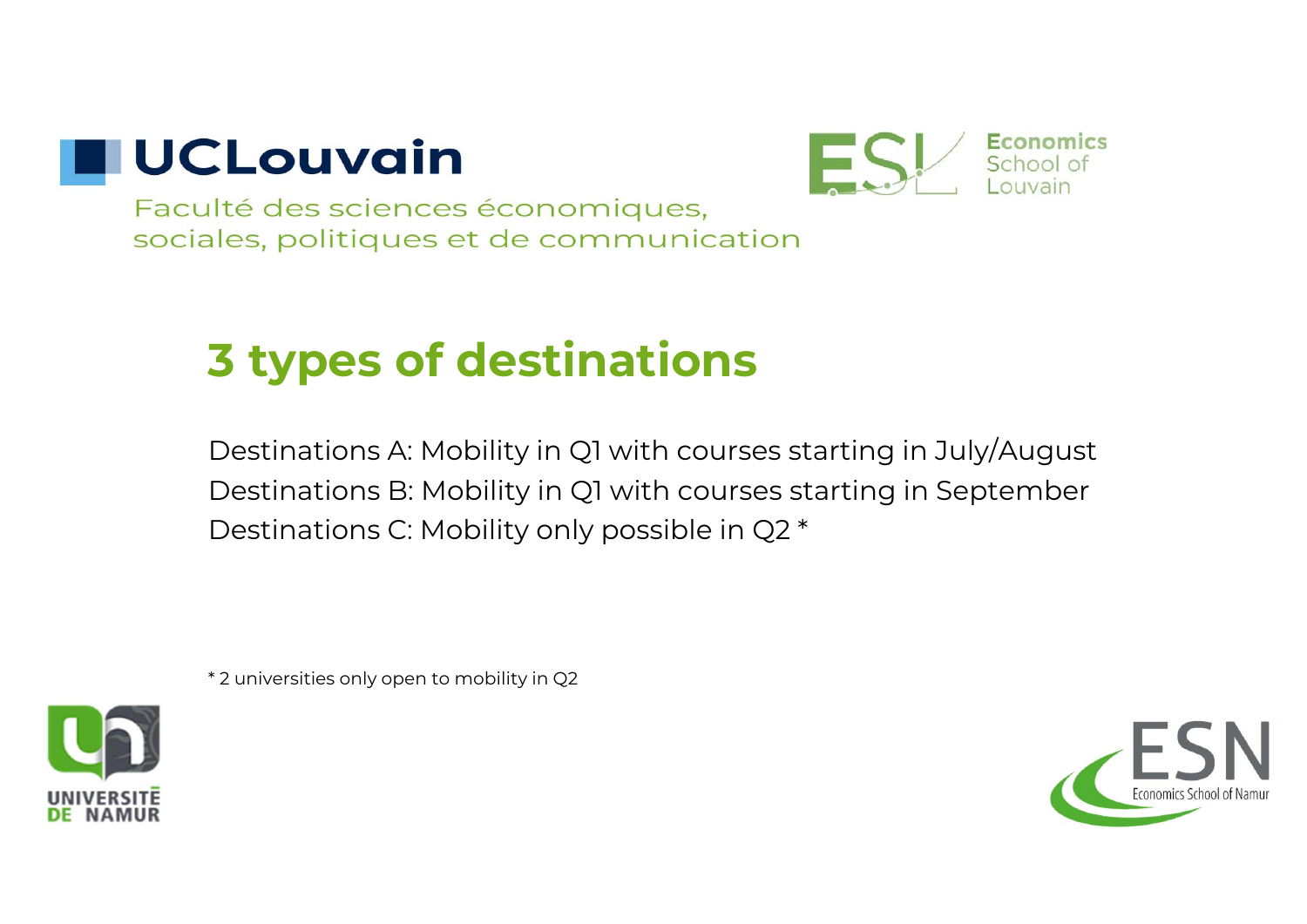

Faculté des sciences économiques. sociales, politiques et de communication

### **Final selection criteria :**

Necessary condition FOR ALL:

- have passed the Applied Econometrics course (Core course) before departure
- Sufficient conditions depending on the destination:
	- <u>For destinations A</u>: fulfill 50 credits in June 2021 (before departure)
	- <u>For destinations B</u>: fulfill 50 credits in June 2021 and 55 credits in August/September 2021 (before<br>departure)
	- For destinations C: fulfill 50 credits in June 2021 and 55 credits in August/September and 70 credits in January 2021 (before departure)

#### Reminder:

- All courses pending from previous programmes will have to be passed before departure (in addition to the<br>criteria above mentioned)
- No remote exam will be organized for selected students who couldn't attend the official exam sessions due<br>to mobility reasons



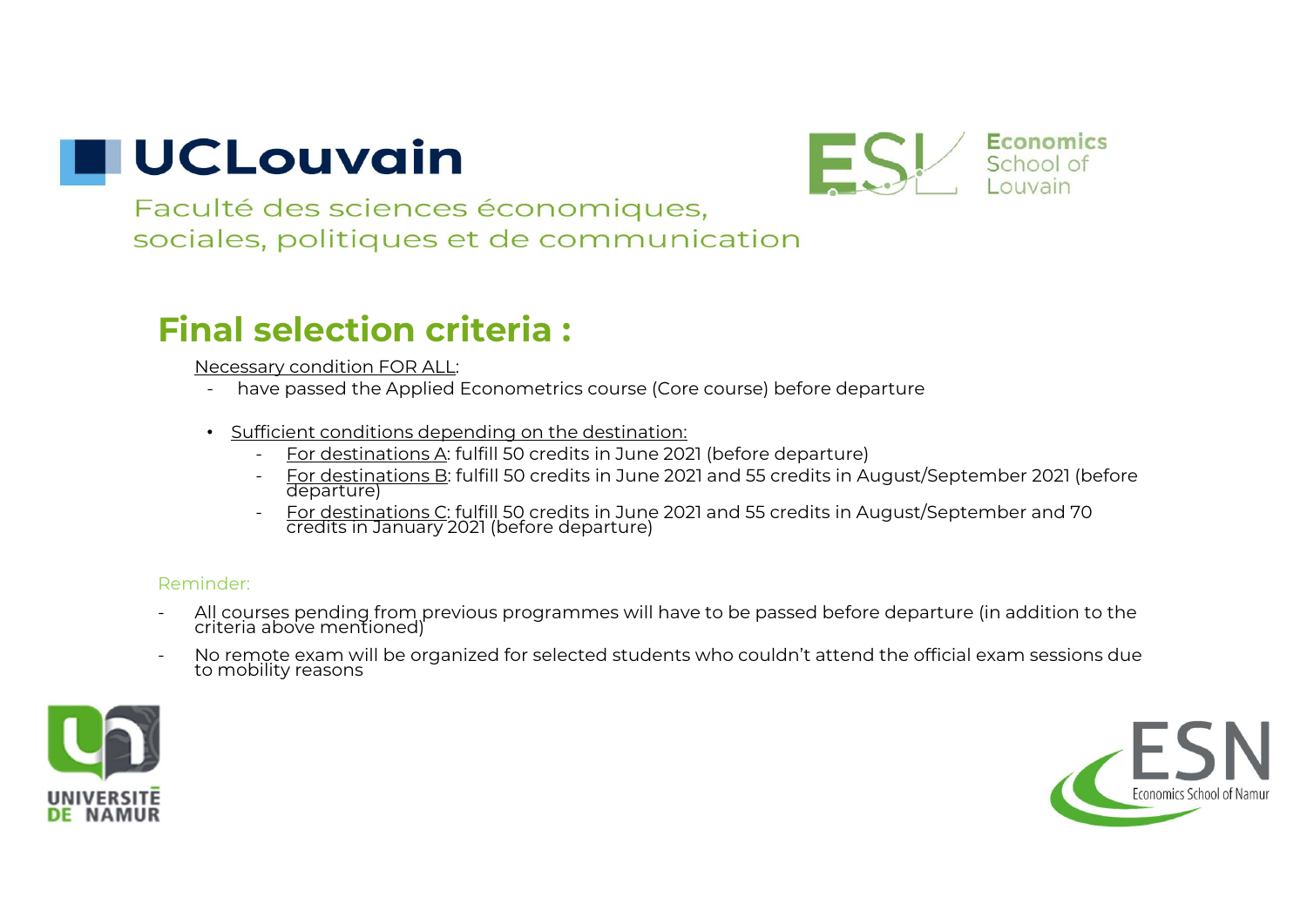

Faculté des sciences économiques. sociales, politiques et de communication

### **Destinations AMobility in Q1 – Starting in July/August**

#### **Brazil**

Universidade de Sao Paulo (start in August) - 2 slots -Course offermainlyin PT

#### **Colombia**

Universidad Nacional de Colombia (Bogotà) (start end of July) - 3 slots -Course offerin SP

Universidad EAFIT (Medellin) (start early July) - NEW - 4 slots -Course offerin SP

#### **Chile**

Universidade de Chile (Santiago) (start mid-July) - 2 slots -Course offerin SP

#### **Peru**

Pontificia Universidad Catolica del Peru (Lima) (start mid-August) - 2 slots - Cours offerin SP

#### **South Africa**

University of Pretoria (start early August) - NEW - 3 slots -Course offer in EN

University of the Witaterstrand (start early August) NEW - 3 slots -Course offer in EN



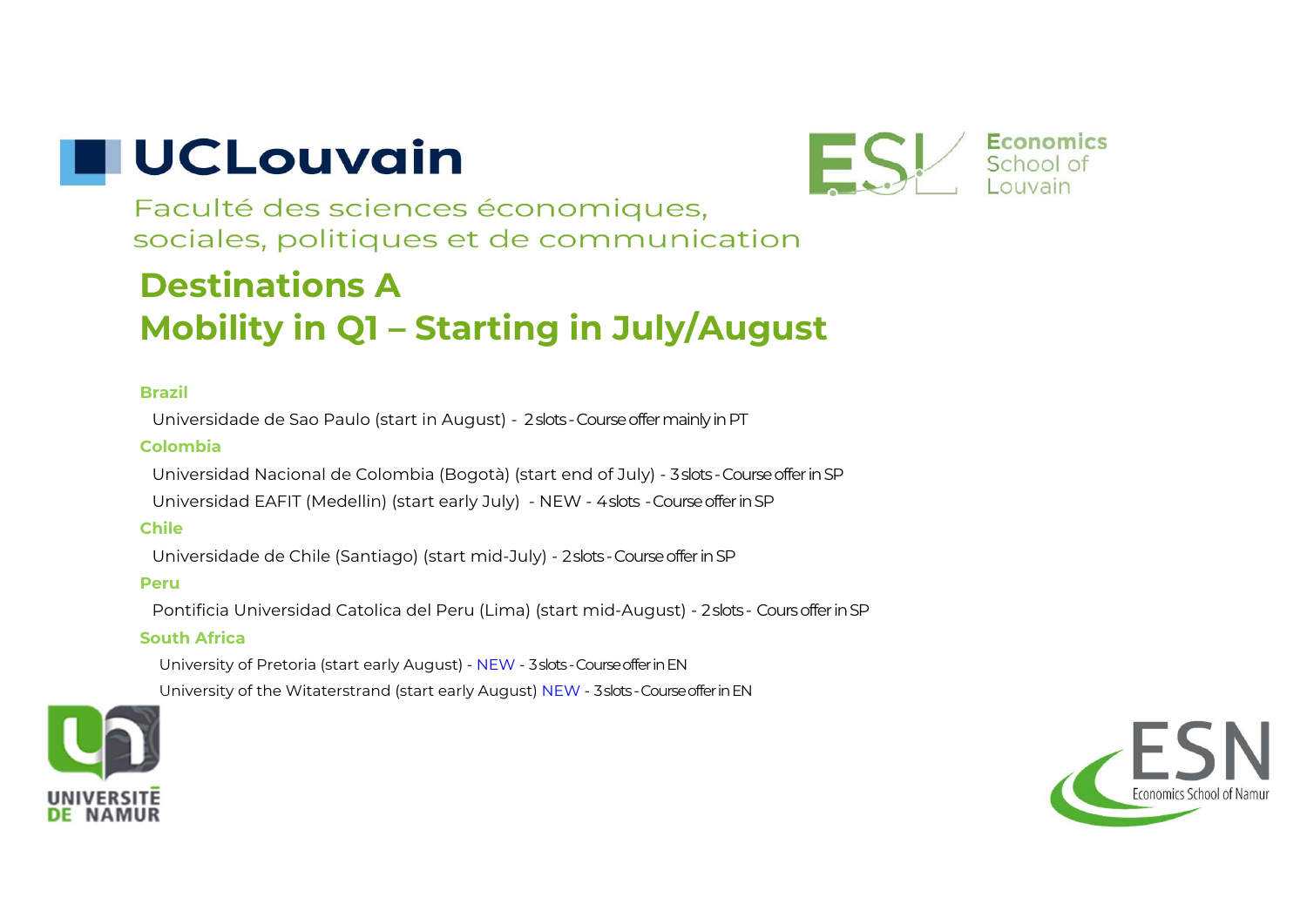

Faculté des sciences économiques, sociales, politiques et de communication

### **Destinations BMobility in Q1 – Starting in September**

#### **Belgium**

KUL - 2 slots - Course offer in Dutch/EN

#### **Czech Republic**

Univerzity Karlovy – Praha - 3 slots - Course offer mainly in EN

#### **France**

Université Paris 1 Panthéon Sorbonne - 2 slots - Course offer in FR/EN

#### **Germany**

Bayerische Julius-Maximilians Universität Würzburg (Bavière) - 3 slots - Course offer mainly in EN Universität Mannheim - 4 slots - Course offer mainly in EN Johannes-Gutenberg-Universität Mainz (Mayence) - 2 slots - Course offer mainly in EN



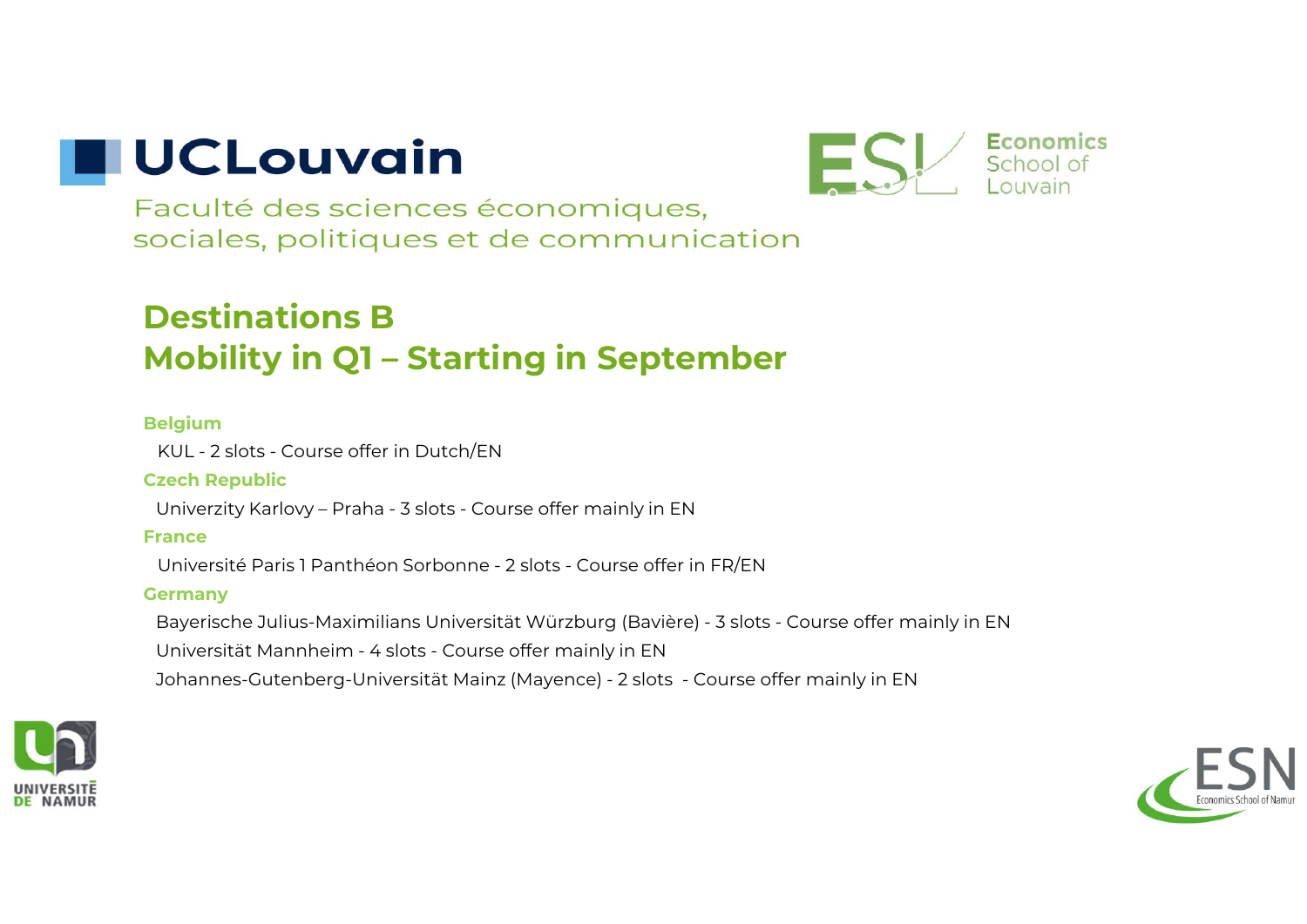

Faculté des sciences économiques. sociales, politiques et de communication

## **Destinations BMobility in Q1 – Starting in September**

#### **Italy**

Università degli Studi di Bologna - 3 slots - Course offer EN/IT Università degli Studi di Roma "La Sapienza" - 3 slots -Course offer EN/IT Università LUISS (Rome) – 2 slots – Course offer EN Università degli Studi "Ca' Foscari" di Venezia - 3 slots - Course offer EN/IT Università Commerciale "Luigi Bocconi" - Milan - 3 slots - Course offer mainly in EN Università degli Studi di Milano - 1 slot - Course offer in EN/IT Università di Pisa – 2 slots – Course offer in EN



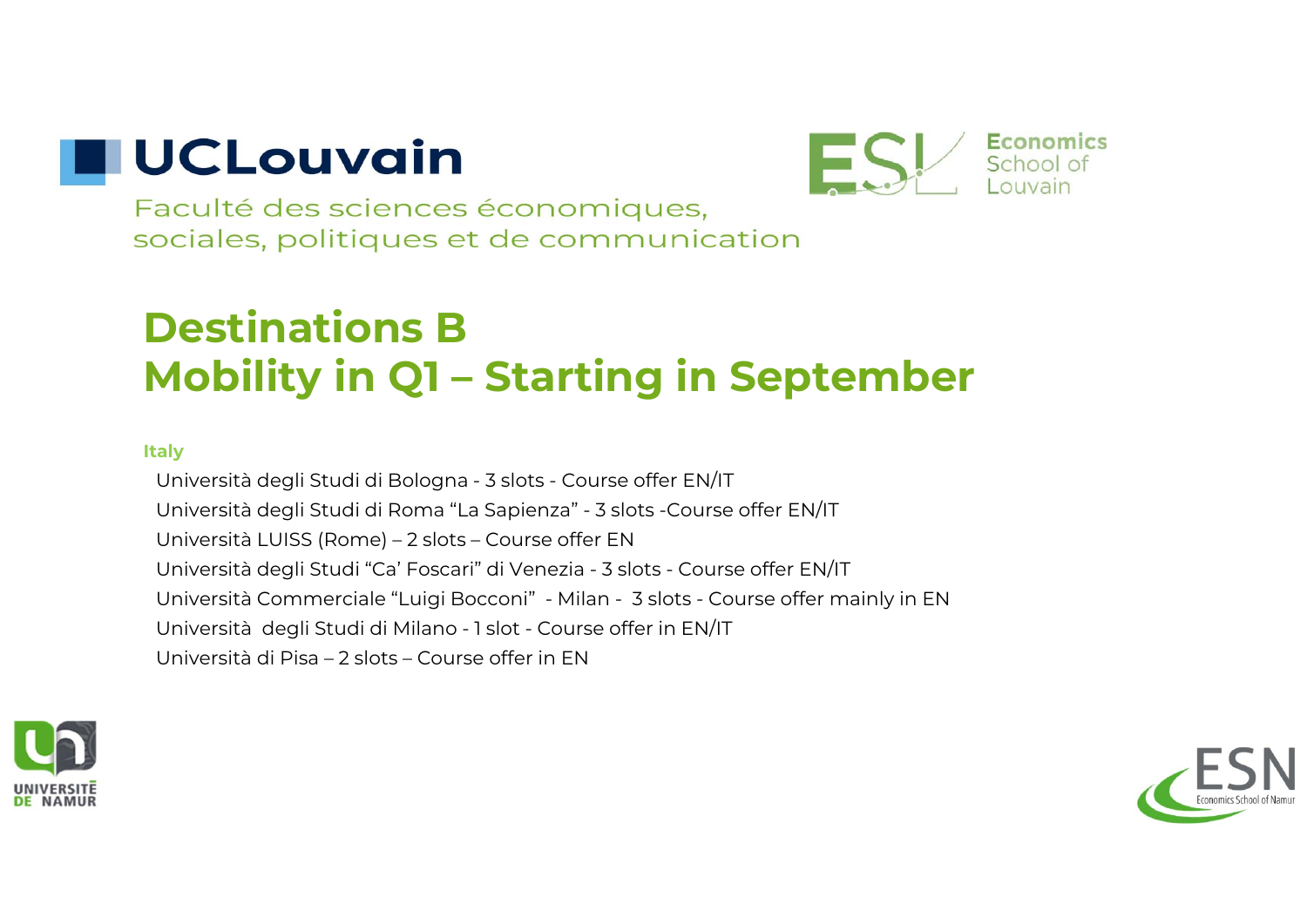

Faculté des sciences économiques, sociales, politiques et de communication

### **Destinations BMobility in Q1 – Starting in September**

#### **Norway**

University of Oslo - 3 slots – Course offer mainly in EN

#### **Portugal**

Universidad Catolica Portuguesa (Lisbon) - 2 slots - Course offer mainly in EN

#### **Spain**

Universidad Complutense Madrid - 1 slot - Course offer in SP/EN Universidad Carlos III de Madrid - 6 slots - Course offer in SP/EN Universidad Pompeu Fabra (Barcelona) - 3 slots - Course offer in SP/EN

#### **The Nederlands**

Universiteit van Tilburg - 2 slots - Course offer mainly in EN Universiteit Maastricht - 2 slots - Course offer mainly in EN



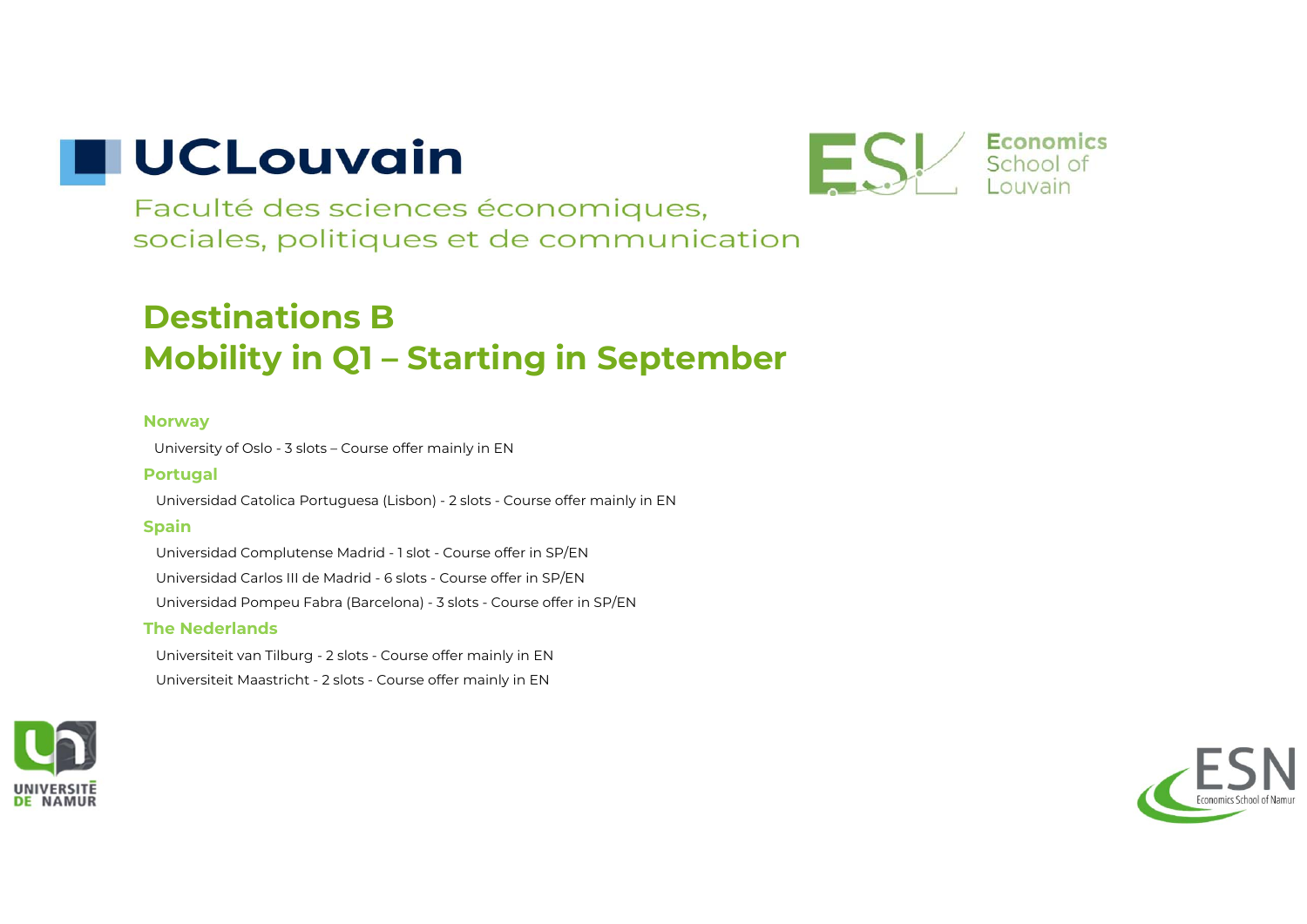

Faculté des sciences économiques, sociales, politiques et de communication

## **Destinations BMobility in Q1 – Starting in September**

#### **Canada**

Université Laval - 2 slots - Course offer in FRUniversité du Québec à Montréal - NEW - 2 slots - Course offer in FR Ottawa University - 1 slot - Course offer in EN/FR - TOEFL/IELTS required **China**

FUDAN University (Shanghai) - 4 slots -Course offerin EN -TOEFL/IELTS required

### **Japan**

Kobe University - 2 slots – access to EN course offer

#### **Taiwan**

National Taiwan University - 2 slots -Course offerin EN